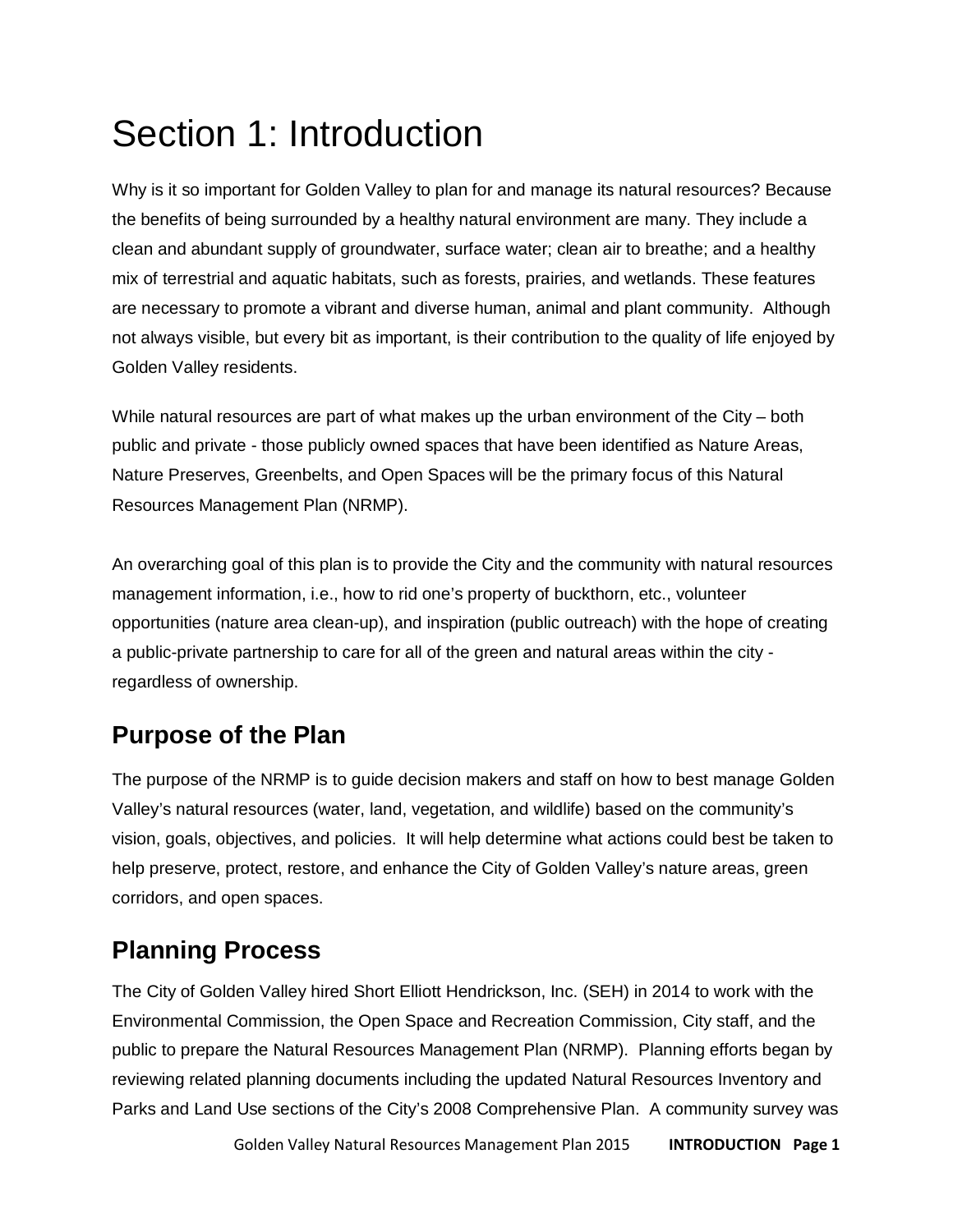also developed requesting input from residents on the existing nature areas and on their future desires and needs.

The Plan includes goals, objectives, policies, natural resource management recommendations, specific nature area management action plans, and an implementation program identifying specific and achievable projects, include priorities, timelines and responsibilities.

# **Plan Approach**

The planning process goes well beyond reacting to problems after they occur and, for the purposes of this Plan, the following action steps define the general approach to developing the plan:

- 1. Assess the current condition of natural resources based on the 2013 Natural Resources Inventory Update.
- 2. Review related planning and natural resource management efforts
- 3. Garner public input on Golden Valley's natural resources including condition and use of nature areas and open spaces.
- 4. Identify issues and needs based on Public, Environmental and Open Space and Recreation Commissions, Nature Area evaluations, and City staff knowledge.
- 5. Establish realistic, attainable, and affordable goals, objectives, and policies.
- 6. Develop a process to implement those goals, objectives, and policies. Develop management strategies and action plans for specific nature areas, based on an Adaptive Management model for achieving goals and objectives.
- 7. Identify opportunities to provide natural resource education and community involvement, including volunteer opportunities.
- 8. Identify partnerships and grant opportunities to help the City achieve its natural resource objectives.

### **2013 Natural Resources Inventory Update**

Golden Valley's desire to develop a natural resources management plan is not a new idea. The impetus began back in the late 1990s with a discussion among residents, City staff and the Environmental Commission, which had been established by the City Council. The results of that dialogue resulted in a list of natural resource based needs for the City. The needs included: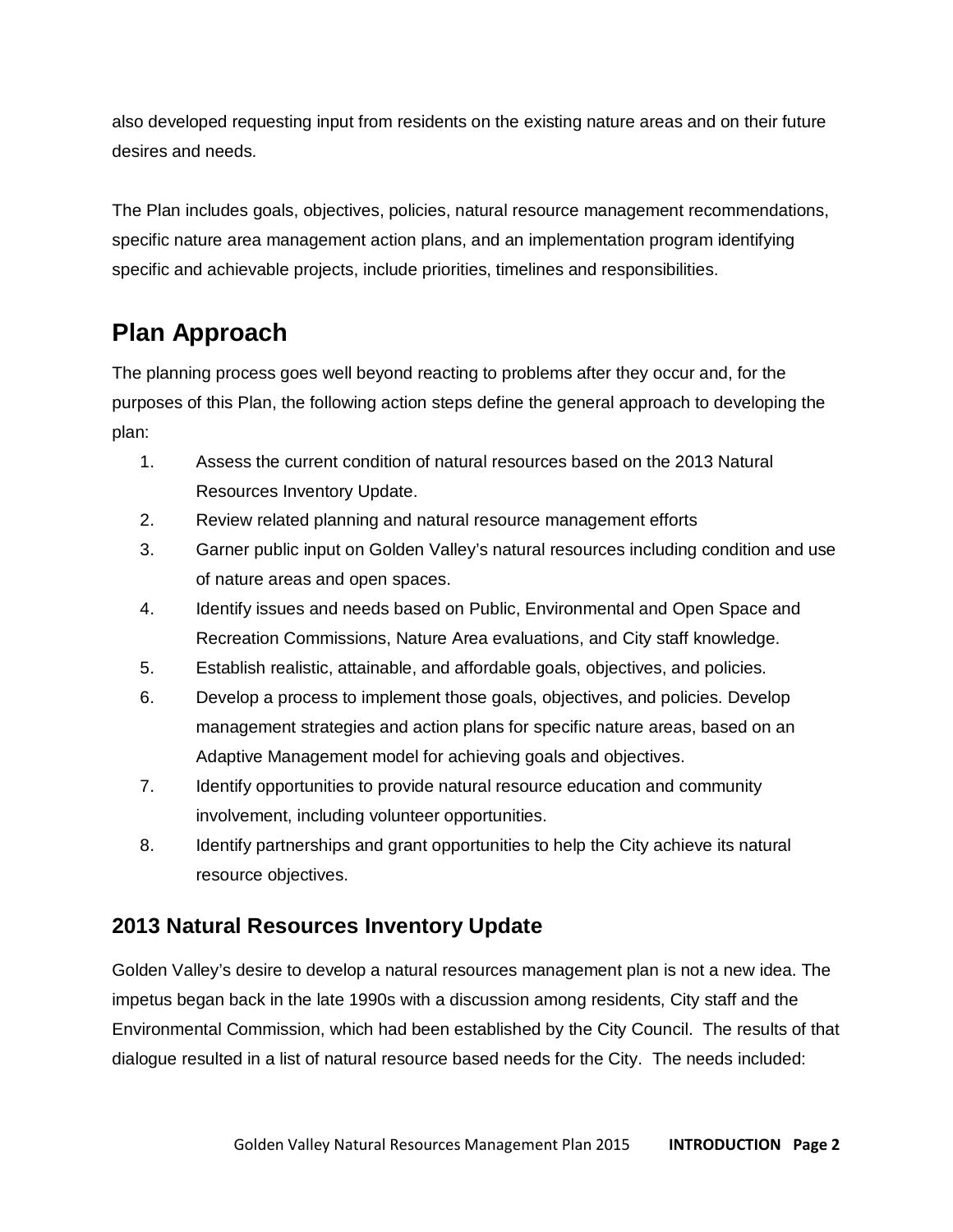- Controlling nuisance (invasive) vegetation in wetland and upland plant communities within the city.
- Identifying restorable ecological communities on city property.
- Identifying potential green space and greenways.
- Inventorying rare or uncommon plant species.
- Conducting a wetland quality assessment.

It was decided at that time the implementation of management plans and management strategies would be the best approach to solving these identified issues. To begin the planning process, it was determined that the City's natural resources needed to be inventoried.

Fortunately for Golden Valley, the 1990's was the beginning of a collaborative effort to complete vegetative mapping of the entire Twin Cities Metro Area. Participants included the Metropolitan Council (Met Council), the Minnesota Department of Natural Resources (MNDNR), and county and city governments. Coinciding with this effort was work done by the MNDNR to develop a new vegetative and land use mapping system known as the Minnesota Land Cover Classification System (MLCCS). This method was to be used statewide, and while completed in portions, it integrated and standardized land use classifications for more effective and efficient use.

In 2001, by recommendation of the City's Environmental Commission, the City Council issued a resolution to prepare a natural resources inventory. Golden Valley participated in the MNDNR "Metro Greenways Planning Grant" that required a 50 percent match from the City. The following year, the City commissioned SEH to complete a natural resources inventory throughout the city, using the MLCCS classification system.

An update of the natural resources inventory was completed in 2013, and followed the same methodologies and land use definitions of the 2002 inventory. High resolution 2013 aerial photographs were used to review changes to land use in the 10 years between the two surveys. The two primary purposes were to track the gain or loss of natural areas, and the change in percentage of invasive species present.

In general, the changes made to the inventory were relatively minor. A total of 73.69 acres of land changed classification, and of that roughly half were clarifications that could be made using better resolution on the 2013 aerial photographs. The changes constitute a little over 1% of the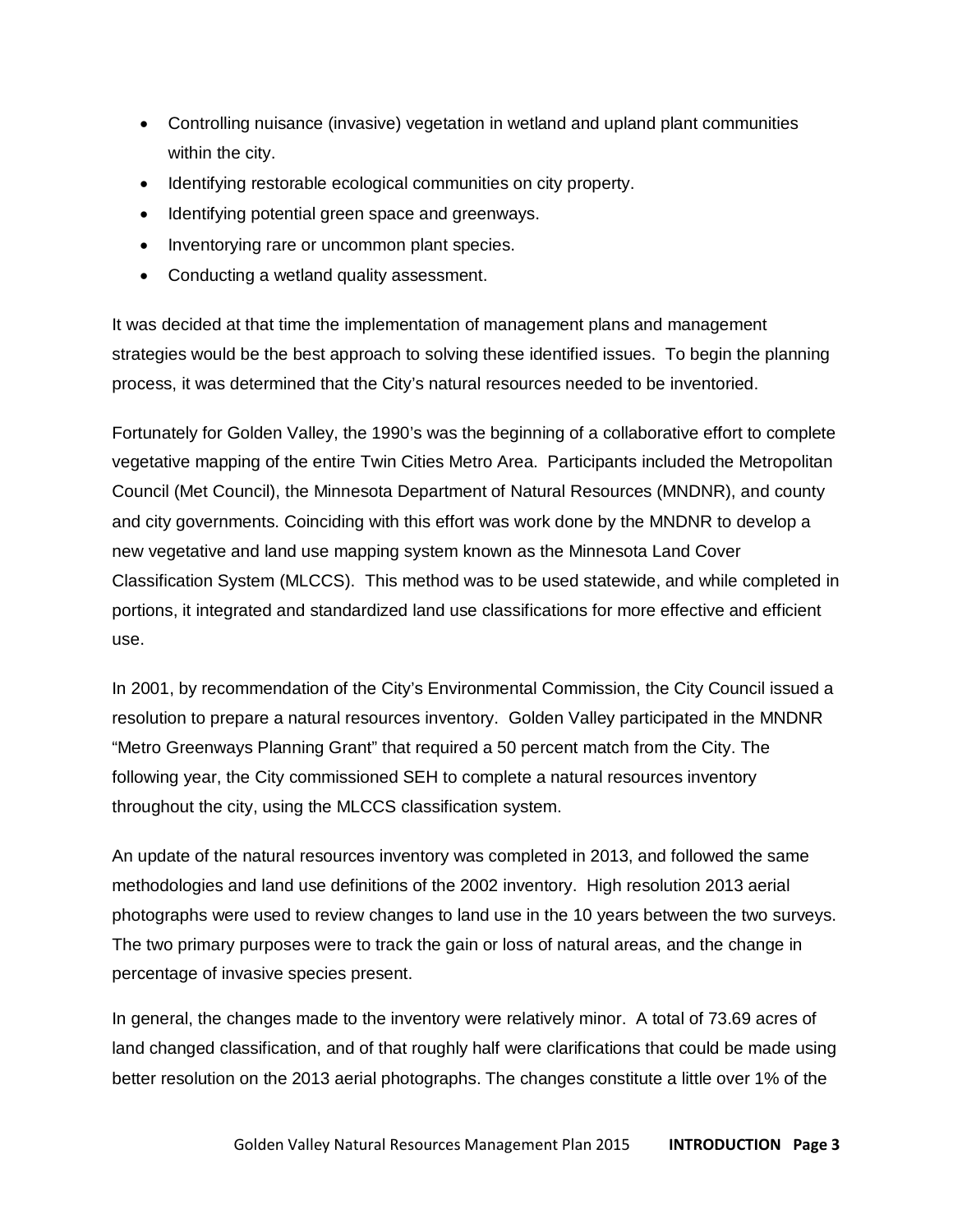land area of Golden Valley. A summary of some of the more significant changes are summarized below.

Area 1 – General Mills: The General Mills Corporation completed a major expansion of their corporate center. This expansion resulted in an increase of new buildings and parking lot, and a reduction of forested habitat.

Area 2 – General Mills Nature Preserve: The City of Golden Valley completed the construction of a wetland bank, which added emergent marsh, native prairie, and expanded the floodplain of Bassett Creek.

Area 3 – Residential Development: Several small residential developments occurred. Most notable is the development of the wooded ridge between Twin and Sweeney Lakes.

Area 4 – New Storm Water Ponds: Through completion of the City's Pavement Management Program, the City added several storm water ponds for additional water quality treatment.

Both the 2002 and 2013 inventories both reviewed the cover of invasive species within the nature areas, open spaces, and parks. Of particular interest was the percentage cover of buckthorn, although coverage of reed canary grass, purple loosestrife, smooth brome grass, and crown vetch were also measured. Between 2002 and 2013, the overall coverage of invasive species has not changed significantly. Buckthorn, for example, is still prevalent, and can be found throughout the city. Management efforts, however, have demonstrated improvements. Decreasing density can be verified in areas where active management of buckthorn has occurred. Where management has not occurred, some areas are relatively unchanged, or buckthorn density has increased. Specific changes are discussed in the individual nature area descriptions, but the overall message is that effective control takes a dedicated program, many hours of implementation, and is most effective when coordinated at a large scale.

### **Review of Related Plans, Studies and Programs**

A number of planning and management efforts related to natural resources have taken place within the city of Golden Valley and surrounding area within recent years. This document builds upon the work done by Golden Valley and other groups and governmental entities. It is important to understand that this body of work serve as working documents. As such, the intent of this plan is to complement, not conflict, with information found within these key documents.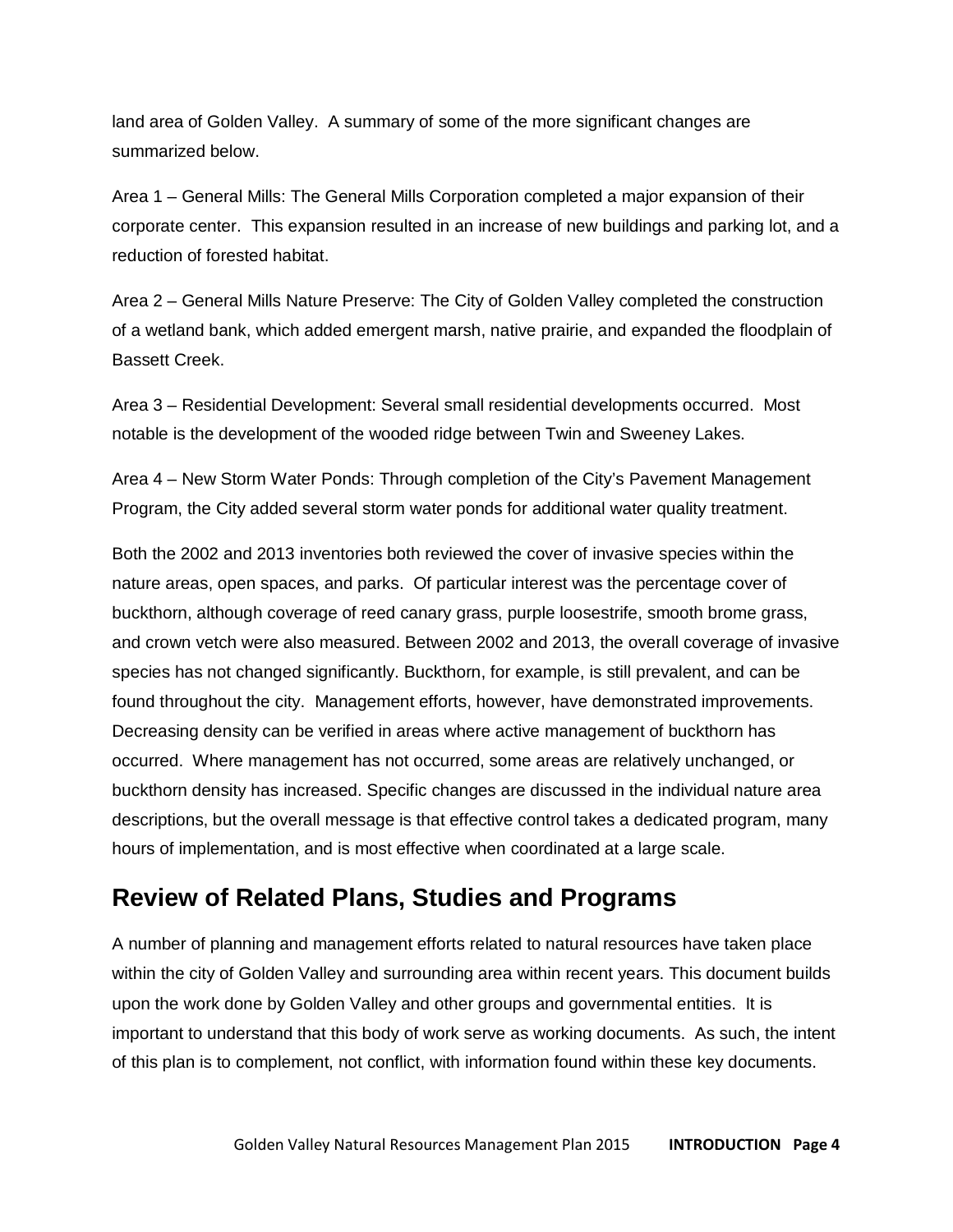The following is a summary of the natural resource-related policies, goals, and studies used in development of the NRMP.

**Envision Golden Valley,** *A Shared Vision for Golden Valley's Future* **(2002):** A Visioning Guide produced by the City of Golden Valley and the Golden Valley Rotary that summarized input from the city's residents to create a shared vision on topics such as development, transportation, community engagement, environment, recreation, and government. The vision of the NRMP is based in part upon the environmental section of this guide.

**City of Golden Valley Comprehensive Plan 2008-2018 (2008):** A decennial update to its (1999) comprehensive plan produced by the City. The Plan contains natural resource related chapters including Parks (Chapter 6) and Surface Water (Chapter 10). While a Natural Resources Chapter was not included in this update, a brief section discussing the Nature Areas and Preserves of the city including objectives and policies was included in the Parks Chapter of the comprehensive Plan.

*Emerald Ash Borer Management Plan (2010):* The plan was produced in 2010 and updated by the City of Golden Valley in 2012 to outline Golden Valley's objectives and approaches to be used to meet current and anticipated impact of the Emerald Ash Borer (EAB) on the City's urban forest resource. The plan is also to be used as a pest management blueprint for staff and residents to follow.

*A Sustainable Vegetation Management Plan for Golden Valley* **(2012):** A report produced by University of Minnesota students in cooperation with the City of Golden Valley and the College of Food, Agricultural and Nature Resources. The study addressed options for sustainable management of the City's natural resources with the overall goal of creating a plan that would increase aesthetic and ecological benefits throughout the parks, ponds, and golf course, while lowering maintenance costs. Students presented their ideas and recommendations to the Environmental and Open Space and Recreation Commissions, City Council, and staff. One recommendation was the development of a Natural Resources Management Plan (NRMP), which the Environmental Commission included as the top priority in its 2013 work plan.

**City of Golden Valley, MN,** *Natural Resources Inventory & Minnesota Land Cover Classification System Mapping***, Hennepin County Department of Environmental Services (2008):** A city-wide inventory and Minnesota Land Cover Classification System mapping of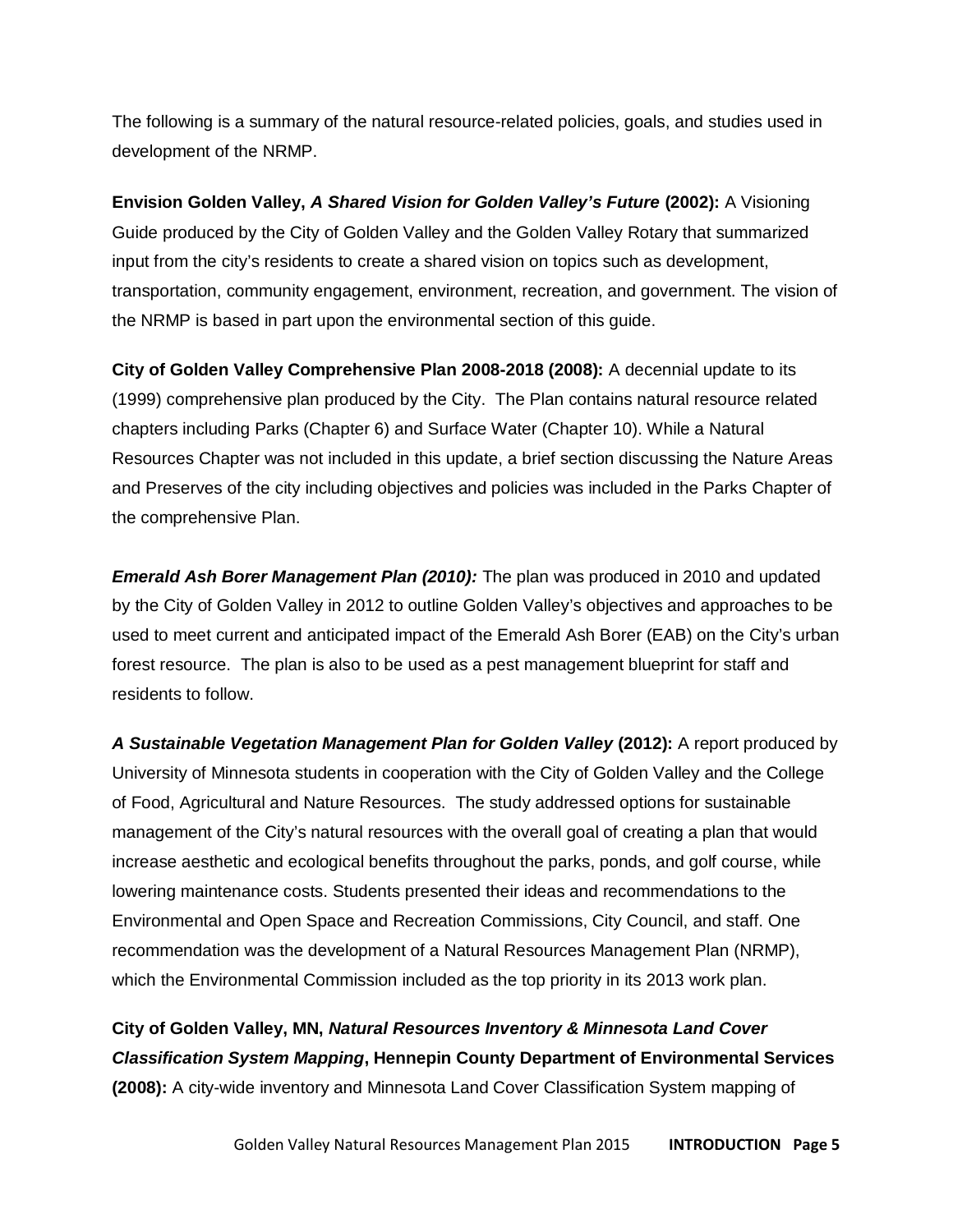Golden Valley's natural resources prepared by Hennepin County. The inventory includes a natural resource inventory, results, and management recommendations. The Hennepin County inventory is similar to what was prepared by the City of Golden Valley in 2002.

#### **Bassett Creek Watershed Management Commission (BCWMC)** *Watershed Management*

*Plan* (2004): The plan provides information on climate and precipitation, topography, soils, geology and groundwater resources, land use and public utilities, surface water resource information, natural communities and rare species, and pollutant sources in the Bassett Creek Watershed. The plan also outlines issues, goals and policies related to water quality, flooding and rate control, erosion and sediment control, stream restoration, wetland management, groundwater, public ditches, and public involvement and information.

**Bottineau Light Rail Transit Corridor (LRT) and Station:** A proposed dedicated transit way that would extend from downtown Minneapolis to northern Brooklyn Park. The line would travel through Golden Valley along the Burlington Northern Sante Fe Railroad Corridor. Also proposed are potentially two LRT stations planned for Golden Valley – one at Plymouth Avenue and one at Golden Valley Road. While there is an opportunity to create a gateway into Golden Valley along the corridor, there is concern how its development would impact the natural resources along the corridor, particularly in the Mary Hills Nature Area.

**Sochacki Park/Mary Hills/Rice Lake Nature Area Initiative:** A 2014 initiative between Three Rivers Park District, and the cities of Robbinsdale and Golden Valley to explore opportunities for creating a joint partnership parks complex. The complex made up of Robbinsdale's Sochacki Park and Golden Valley's Mary Hills and Rice Lake Nature Areas would provide a range of natural resource based activities including additional trail connections between Sochacki Park, Mary Hills and Rice Lake Nature Areas, and to the future Crystal Lake and Bassett Creek Regional Trails. Proposed projects would also include water quality improvement and invasive species management, an increased vegetative buffer adjacent to the propose Bottineau LRT, and an off-leash dog exercise area.

**Theodore Wirth Park Master Plan:** A Master Plan for Theodore Wirth Regional Park is being developed by the Minneapolis Park and Recreation Board, with adoption planned for 2015. The focus of the plan is two-fold. The first is to protect and enhance Wirth Park's unique natural and ecological resources and the second is ensure that Wirth Park's natural resources will be a catalyst for recreational and visitor experiences.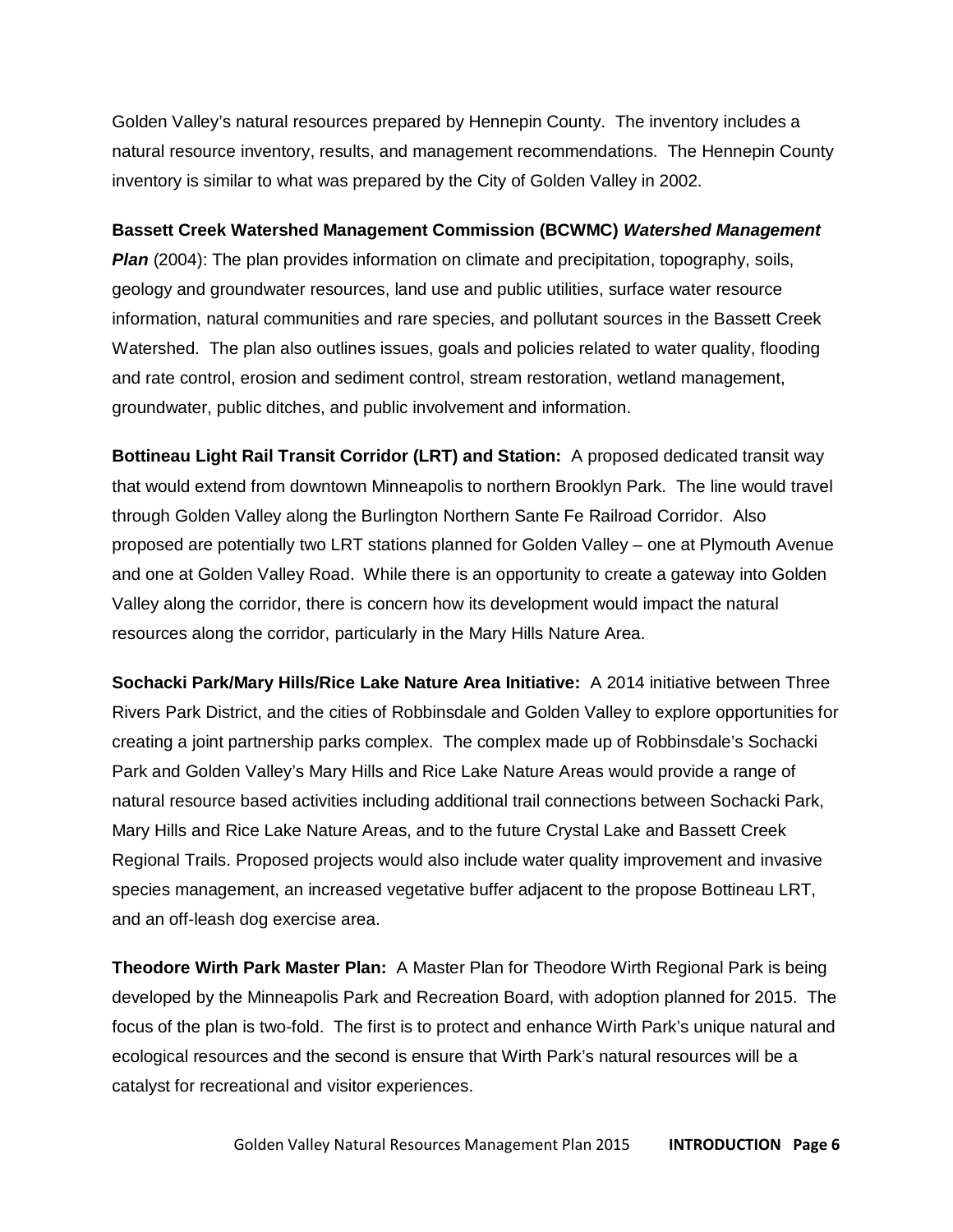# **Public Participation**

Community input is key to natural resource management planning including the management of the city's nature areas. Understanding the needs, desires and concerns help to determine future priorities, such as, vegetative management and provisions for amenities within the nature areas such as trails, benches along the trails, water access, habitat education signs, and pet clean-up systems.

#### **Project Committee Meetings**

The overall design and execution of the natural resources planning process relied on monthly Environmental Commission meetings and joint meetings with the Open Space and Recreation Commission that were open to the public and meetings with City staff. Meetings focused on the planning process, issues and opportunities, planning element updates and reviews.

#### **Community Survey**

To help inform the planning process, the City of Golden Valley developed an on-line Natural Resources Survey. The purpose was to obtain input from citizens regarding Golden Valley's natural resources, nature areas, and open spaces early on in the process. Questions asked ranged from which nature areas/open spaces do people visit and why to user satisfaction with the quality of the nature areas. Questions also asked what could be changed to improve the nature areas and what was felt to be most effective in protecting them. The survey also asked if responders would be interested in volunteer opportunities related to maintaining and enhancing Golden Valley's nature areas.

### **Organization of the Plan**

The Natural Resources Management Plan is presented in six sections with accompanying appendices and is described as follows:

**Introduction:** Describes the Plan's purpose, planning process, approach, 2013 Natural Resources Inventory Update summary, related planning, study and program efforts, public participation, and organization and use of the Plan.

**Background:** Provides a summary of Golden Valley's regional setting and natural history including geology, geomorphology, soils, hydrology, pre-settlement vegetation, existing land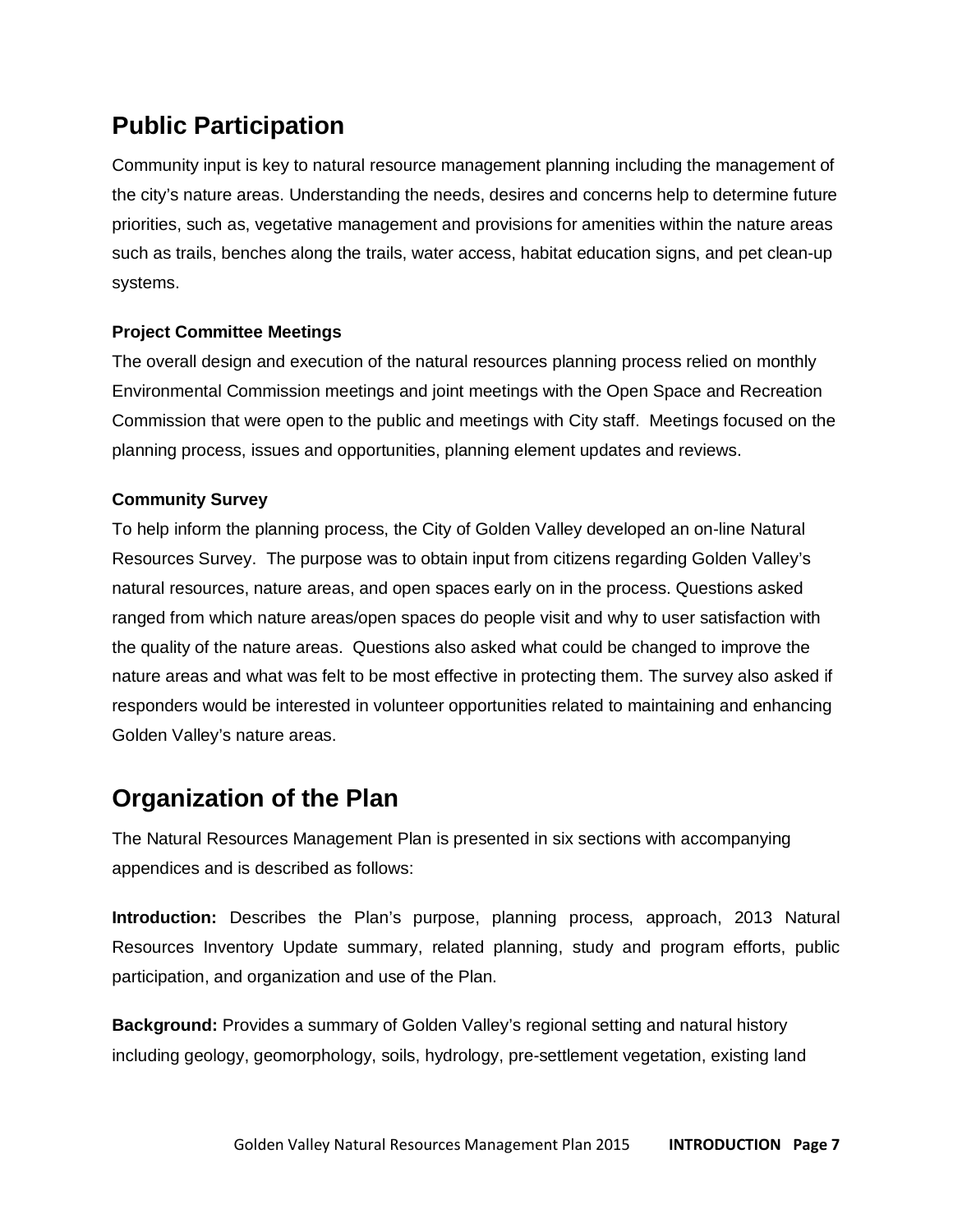cover conditions, current natural resource management practices and natural resource related public outreach and education programs.

**Goals, Objectives, and Policies**: Provides a planning and management framework including the formulation of a vision statement, along with goals, objectives and policies based on current conditions and issues and needs identified by the Environmental and Open Space and Recreation Commissions, city staff, and public input.

**Issues and Needs:** Provides a summary of key issues and opportunities related to the overall condition and management of Golden Valley's natural resources. This section also provides a summary of issues and opportunities pertaining to the nature areas, green corridors, and open spaces in the city. Issue analyses and needs assessments are based on results of the 2002 Natural Resources Inventory and 2013 update, review of related planning studies, meetings with City commissions and staff, community survey and site evaluations.

**Natural Resource Management Strategies**: Provides a series of prioritized recommendations for each city-maintained nature area including vegetation management, restoration, enhancement and site amenity improvements such as signs, trails, benches, fences, etc. Also includes recommendations for more general management strategies that can be applied across all nature areas and open spaces in the City.

**Implementation**: Provides guidance for maintaining accountability, monitoring activities, procuring funding, developing procedures and regulations, and community education and involvement.

**Appendices**: Provides supplemental material.

### **Use of the Plan**

The Natural Resources Management Plan presents a vision for the future management of Golden Valley's natural resources and a framework for community action. The Plan is derived through public input and is based on the community vision, goals, objectives and policies. City Council, commission members, staff, other governmental entities, organization or any citizen interested in the city's vision for managing its natural resources, particularly Golden Valley's Nature Areas will find this document useful for understanding the goals, objectives and policies